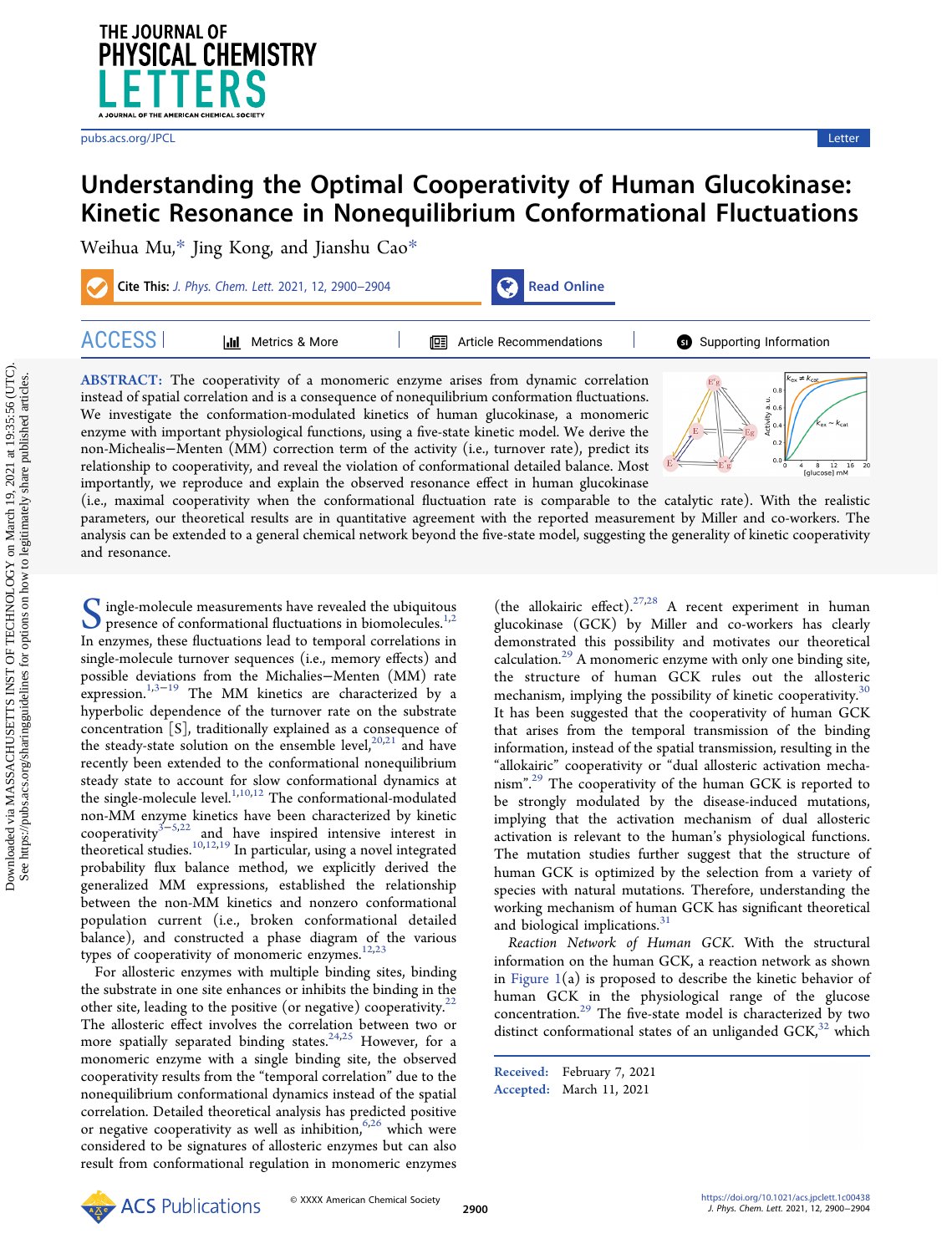<span id="page-1-0"></span>

Figure 1. Reaction network of a human GCK: (a) The five-state model proposed by Miller and co-workers with the measured rate constants,  $k_{\text{cat}} = k_3 + k'_3$ , and (b) the effective three-state model reduced from the five-state model in (a), with  $\overline{k}_2 = k_3$  and  $\overline{k}'_2 = \overline{k}'_3$ . In this minimal model of the turnover cycle, both reactions associated with  $\bar{k}_2$  and  $\bar{k}_{-1}$  turn  $E^c$ g into E.

have higher and lower affinities for the glucose substrate. These two unliganded states, E and E\*, interconvert with each other via the reversible reaction  $E \stackrel{k_f}{\rightleftharpoons} E^*$  with the exchange rate *k* r constant  $k_{ex} \equiv k_f + k_r$ . In one turnover cycle, the two parallel conformational pathways start with two unliganded human GCK states, coupled by conformational transitions  $E \underset{k_i}{\rightleftharpoons} E$  $\stackrel{k_f}{\rightleftharpoons} E^*$ i and Eg  $\underset{k'_r}{\rightleftharpoons}$  E<sup>\*</sup>g *k* r  $\stackrel{f}{=} E^*$  $\stackrel{k_f}{\rightleftharpoons} \mathrm{E}^*\mathrm{g}.$  Then the two pathways converge to state  $\mathrm{E}^\mathrm{c}\mathrm{g},$ followed by a series of reactions described as an effective catalytic step,  $\mathrm{E}^\mathrm{c}_\mathcal{B} \overset{k_3/k_3'}{\longrightarrow} \mathrm{E}/\mathrm{E}^*+$ product, and finally recover the unliganded state of human GCK. In fact, the human GCK's reaction produces both glucose 6-phosphate (g6p) and ADP. Since experimental evidence indicates the ordered binding of substrates (glucose first, followed by ATP) and the ordered release of products (ADP first, followed by g6p), the rate-

are more general scenarios beyond this simple case. NMR measurements of the human GCK's enzymatic reaction demonstrate that the cooperativity is most prominent when the exchange rate constant  $k_{ex}$  is comparable to the catalytic constant,  $k_{\text{cat}}^{29}$  $k_{\text{cat}}^{29}$  $k_{\text{cat}}^{29}$  Here,  $k_{\text{cat}}$  represents the apparent catalytic rate constant of GCK to yield the product of glucose, corresponding to an effective one-step reaction composed of several consecutive steps. This observed resonance condition (i.e.,  $k_{\text{ex}} \approx k_{\text{cat}}$ ) suggests a possible way to inhibit the cooperativity of human GCK by altering the  $k_{ex}$  and/or  $k_{cat}$  to break the resonance of these two rate constants. The goal of our analysis is to solve the five-state model and rigorously establish the resonance condition of  $k_{\text{cat}} \approx k_{\text{ex}}$ .

limiting step is dominated by the glucose/g6p pair, so we do not consider the contribution of ATP/ADP in this work. There

To theoretically investigate the kinetic cooperativity of human GCK, it is necessary to study the nonequilibrium conformational dynamics of this five-state model shown in Figure  $1(a)$ . In general, the kinetics of a monomeric enzyme can be described by master equations, which dictate the time evolution of the probabilities of finding the enzyme at the various states (in the present case, these are  $P_{\rm E}$ ,  $P_{\rm E}$ \*,  $P_{\rm E}$ <sub>g</sub>,  $P_{\rm E}$ \*<sub>g</sub>, and  $P_{\text{E}^{\text{c}}\text{g}}$ ). The master equation is supplemented by the probability conservation condition for one human GCK at different states during the turnover cycle,  $\sum_{i=1}^{5} P_i = 1$  (where *i* 

denotes all five listed states of GCK). In the step  $g + E \stackrel{k_1^0}{\rightleftharpoons} E g$ , *k* the concentration of glucose  $[g]$  is absorbed into the forward − rate constant  $k_1^0$ , leading to a quasi-first-order forward reaction and a first-order reverse reaction  $E \underset{k_{-1}}{\overset{\kappa_{11}}{\rightleftharpoons}} Eg$  $k_1$ <sup>u</sup>g 1  $\cdot_1^0$ [g] −  $\stackrel{\cdot}{\rightleftharpoons}$  Eg. Under the steadystate condition, the time deviation of  $P_i$  vanishes, leading to  $P_{\text{E}^{\text{c}}\text{g},\text{ss}}$  at steady state and the enzyme's activity  $v$  =  $k_{\text{cat}}P_{\text{E}^{\text{c}}\text{g},\text{ss}}.$ 

To simplify the analysis, we map this five-state model to an effective three-state model with only three GCK states (E, E\*, and  $E^c$ g), denoted as 1, 1', and 2, respectively. This three-state model is the minimal model for describing a turnover process of an enzyme with conformational fluctuations. In this effective model shown in Figure  $1(b)$ , the states are connected by the reactions with effective rate constants, which are chosen to reproduce the steady-state probabilities of E,  $E^*$ , and  $E^c$ g as in  $k_1 \rightarrow \mathbb{F}^c$  $\frac{1}{1}$  $k_1 \rightarrow \mathbf{F}^c$ +  $E^* \frac{\bar{k}_1^{'0}}{\pm}$ *k*

the five-state model,  $g + E \underset{\overline{k}_{-1}}{\overset{\kappa_1}{\rightleftharpoons}} E^c g$ 1 + −  $\Rightarrow E^{c}g$ , g +  $E^{*} \Rightarrow E^{c}g$ <br> $\overline{k}_{-1}$ 1 −  $\underset{\overline{k}_{-1}}{\overset{\rightharpoonup}{\rightleftharpoons}} E^c g$ ,  $E \underset{\overline{k}_r}{\overset{\rightharpoonup}{\rightleftharpoonup}} E$ r  $\stackrel{\scriptscriptstyle \kappa_{\rm f}}{\rightleftharpoons}E^*$ ,

 $E^c g \stackrel{\bar{k}_2}{\rightarrow} E + g6p$ , and  $E^c g \stackrel{\bar{k}_2'}{\rightarrow} E^* + g6p$ , as also shown in Figure 1(b). Here the six rate constants in the effective threestate model are labeled as  $k_i$  to distinguish them from those in the original five-state model. Under steady-state conditions, the relationship between these two sets of rate constants is found to be  $\overline{k}_{2}^{(\prime)} = k_3^{(\prime)}, \overline{k}_{f(r)} = k_{f(r)}$ ,  $\overline{k}_1^{(\prime)0} = k_1^{(\prime)0} \gamma_1^{(\prime)}$ , and  $\overline{k}_{-1}^{(\prime)} = k_{-1}^{(\prime)} \gamma_2^{(\prime)}$ . Here,  $\gamma_1^{(\prime)} = 1 - k_{-1}^{(\prime)} k_{c}^{(\prime)} / \Delta$ ,  $\gamma_2 = (k_{-2} k_{c} - k_{-2}^{(\prime)} k_{r,1}) / \Delta$ ,  $\gamma_2' =$  $(k'_{-2}k'_{c} - k_{-2}k_{f,1})/\Delta$ ,  $\Delta \equiv k_{c}k'_{c} - k_{r,1}k_{f,1}$ , and  $k_{c}^{(\prime)} \equiv k_{-1}^{(\prime)} + k_{2}^{(\prime)} + k_{-1}^{(\prime)}$  $k_{\text{f,1}}^{(\prime)}$ . The details of the derivation are shown in the [Supporting](http://pubs.acs.org/doi/suppl/10.1021/acs.jpclett.1c00438/suppl_file/jz1c00438_si_001.pdf) [Information](http://pubs.acs.org/doi/suppl/10.1021/acs.jpclett.1c00438/suppl_file/jz1c00438_si_001.pdf). This mapping method can be applied to the model with more intermediate states beyond Eg and E\*g, for example, a series of states labeled as  $E_1g$ ,  $E_2g$ ,...,  $E_Ng$ ,  $E_1^*g$ ,..., and  $\text{E}_{\text{NS}}^{*}$  as in [Figure 3](#page-3-0).

Effective Three-State Model and the Activity of Human GCK. It is convenient to use the effective three-state model for turnover cycles of human GCK, which reproduces the same expression of activity of GCK as that obtained from the original five-state model. The last steps after the formation of  $E^c g$  are combined into an effective reaction,  $E^c g \xrightarrow{k_2/k_2'} E/E^* + g6p$ , and the effective catalytic rate constant  $k_{\text{cat}} \equiv \overline{k}_2 + \overline{k'}_2$ .

$$
\frac{dP_1}{dt} = -(\bar{k}_1^0[g] + \bar{k}_f)P_1 + \bar{k}_r P_{1'} + (\bar{k}_{-1} + \bar{k}_2)P_2
$$
  

$$
\frac{dP_2}{dt} = \bar{k}_1^0[g]P_1 + \bar{k}_1'^0[g]P_{1'} - (\bar{k}_{-1} + \bar{k}'_{-1} + \bar{k}_2 + \bar{k}'_2)P_2
$$
  
(1)

The conservation of the probability predicts the steady-state activity of human GCK as

$$
\frac{1}{\nu} = \frac{1}{k_{\text{cat}}} \left( 1 + \frac{A}{[g]} + \frac{B - A}{[g] + C} \right) \tag{2}
$$

with

 $\overline{a}$ 

$$
A = \frac{(\overline{k}_{\rm f} + \overline{k}_{\rm r})(\overline{k}_{\rm -1} + \overline{k}_{\rm -1} + \overline{k}_{\rm 2} + \overline{k}_{\rm 2})}{\overline{k}_{\rm f}\overline{k}_{\rm 1}^{\prime 0} + \overline{k}_{\rm r}\overline{k}_{\rm 1}^0}
$$

$$
B = \frac{\overline{k}_{\rm 1}^{\prime 0}(\overline{k}_{\rm -1} + \overline{k}_{\rm 2}) + \overline{k}_{\rm 1}^{\prime 0}(\overline{k}_{\rm -1}^{\prime} + \overline{k}_{\rm 2}^{\prime})}{\overline{k}_{\rm 1}^{\prime 0}\overline{k}_{\rm 1}^0}
$$

$$
C = \frac{\overline{k}_{\rm 1}^{\prime 0}\overline{k}_{\rm f} + \overline{k}_{\rm 1}^{\prime 0}\overline{k}_{\rm r}}{\overline{k}_{\rm 1}^{\prime 0}\overline{k}_{\rm 1}^0}
$$
(3)

[https://doi.org/10.1021/acs.jpclett.1c00438](https://doi.org/10.1021/acs.jpclett.1c00438?rel=cite-as&ref=PDF&jav=VoR) J. Phys. Chem. Lett. 2021, 12, 2900−2904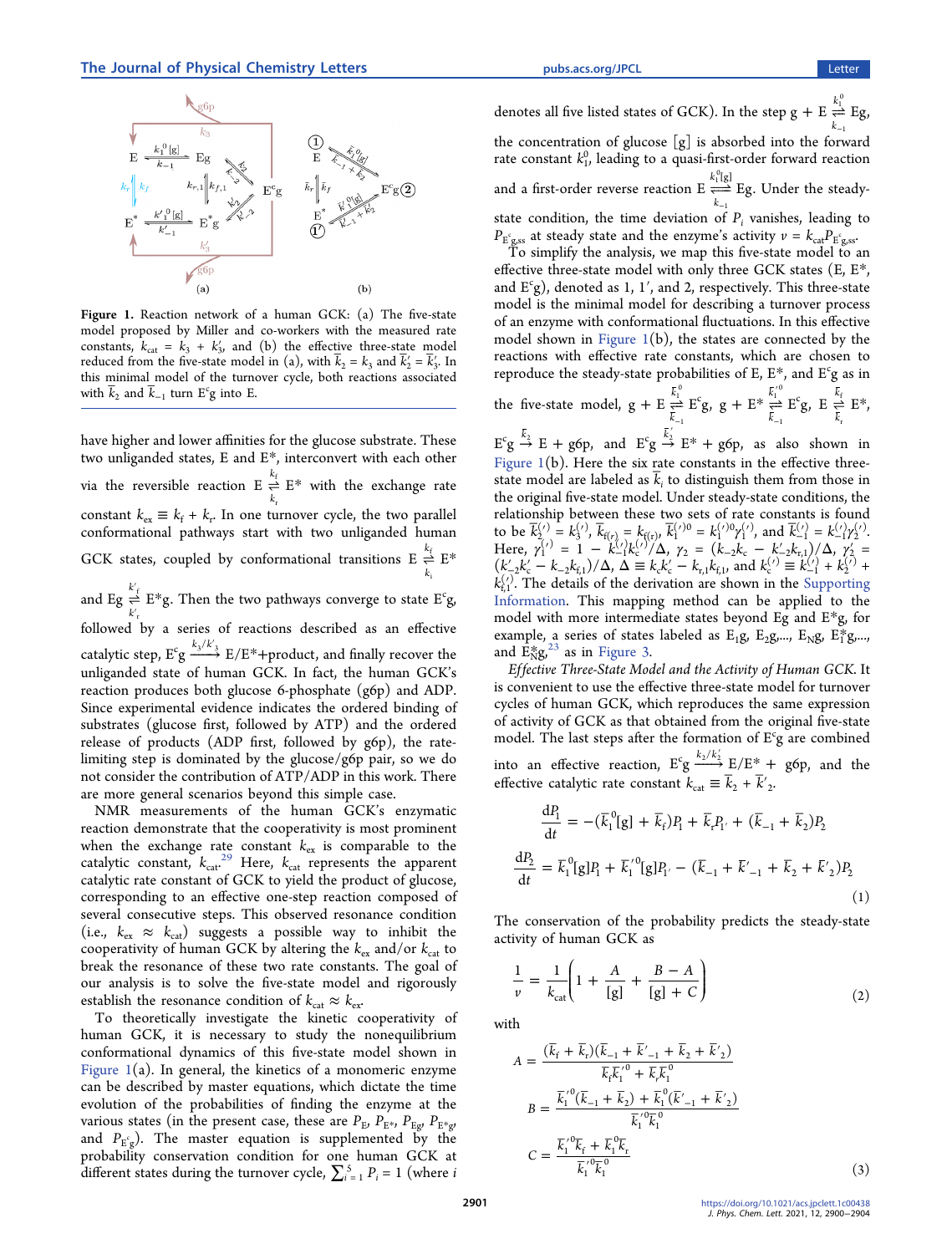

Figure 2. Substrate concentration dependence of the turnover rate (i.e., activity) of human GCK, calculated from the five-state model shown in [Figure 1\(](#page-1-0)a). (a)  $v - [g]$  plots and (b) Lineweaver–Burk plots:  $1/v - 1/[g]$ . The Linewearver–Burk plots clearly show the cooperativity enhancement when the rate constants are  $k_{ex} \approx k_{cat}$  (green line,  $A = 125$ ,  $B = 3$ , and  $C = 0.4$ ).

In terms of the rate constants in the original five-state model, coefficients A, B, and C become

$$
A = \frac{(k_f + k_r)(k_{cat} + k_{-1}\gamma_{-1} + k'_1\gamma'_{-1})}{k_f k'_1 \gamma'_1 + k_r k_1 \gamma_1}
$$

$$
B = \frac{\zeta_1}{\zeta_2}, C = \frac{k_f k'_1 \gamma'_1 + k_r k_1 \gamma_1}{\zeta_2}
$$

Here, the two constants are given by

*A*

$$
\zeta_1 \equiv (\delta_f + \delta_r)(k_{-1}\gamma_{-1} + k'_{-1}\gamma'_{-1} + k_{\text{cat}})
$$
  
+  $k_1^0 \gamma_1 (k'_{-1}\gamma'_{-1} + k'_3) + k_1'^0 \gamma'_1 (k_{-1}\gamma_{-1} + k_3)$   

$$
\zeta_2 \equiv (\delta_f + k_1^0 \gamma)(\delta_r + k'_1'^0 \gamma'_1)
$$

with  $\delta_f \equiv k_1^0 k'_{-1} k_{f,1} / \Delta_{A}$ ,  $\delta_r \equiv k_1^0 k_{-1} k_{r,1} / \Delta_{A}$ , and  $\Delta_A = k_c k_c'$  $k_{r,1}k_{f,1}$ . [Equations 2](#page-1-0) and [3](#page-1-0) are the key formulas for investigating the cooperative kinetics of human GCK, which explains the observed correlation between the turnouver activity  $\nu$  and the ratio of rate constants  $\{k_{\text{ex}}, k_{\text{cat}}\}$ . The reduction of large networks to small ones greatly facilitates kinetic analysis. For this purpose, a self-consistent pathway approach not only provides a mapping procedure on the steady-state level<sup>33</sup> but also reduces an arbitrarily complex network to an irreducible scheme based on the waiting time distribution function formalism, which contains all of the statistical information beyond the steady-state solution.<sup>[26](#page-4-0)</sup> The pathway analysis generalizes the MM equation, which has been analyzed in ref [26](#page-4-0), and can also be applied to the network is this paper.

Kinetic Cooperativity. Obviously, truncated to the first two terms on the right-hand side of [eq 2](#page-1-0), the turnover rate reduces to the MM kinetics,  $v = k_{cat}[g]/([g] + A)$ . As is known, the cooperativity of an enzyme is described by the non-MM correction in the expression of activity  $\nu$ , which is the term that is proportional to  $1/(\lfloor g \rfloor + C)$  in [eq 2](#page-1-0). In ref [23,](#page-4-0) a parameter  $\alpha$  $\equiv B_1/B_0$  (or  $\alpha = B/A - 1$  in terms of the present parameters) is introduced for the phase diagram. This parameter is a unique non-MM indicator for single-loop enzyme kinetics: (i)  $\alpha \in$  $[-1, 0)$  for the positive cooperativity, (ii)  $\alpha > 0$  for the negative cooperativity, and (iii)  $\alpha$  < 1 for the substrate inhibition. Since positive cooperativity in the GCK kinetics was observed, we focus on the regime  $0 < B \leq A$ , where the larger the value of A, the closer  $\alpha$  is to  $-1$  and therefore the more positive the cooperativity.

Enzyme cooperativity is often described by the Hill equation in the form of

$$
\frac{1}{\nu} = \frac{1}{\nu_{\text{max}}} \left( 1 + \frac{K_{0.5, \text{glucose}}^{n_{\text{H}}}}{\left[g\right]^{n_{\text{H}}}} \right) \tag{4}
$$

The exponent  $n_H$  for the substrate concentrate [g] is the Hill coefficient, which was reported to be  $n_H \approx 1.6$  for the wild type of human GCK.<sup>[29](#page-4-0),[34](#page-4-0)</sup> However, in the present expression of activity  $\nu$  given in [eq 2,](#page-1-0) only the terms for the integer power of [g] in the series expansion of  $1/v$  are present. In general, we can use a power series to approximate a power-law function. Specifically, a truncated series  $c_1/[\mathbf{g}] + c_2/[\mathbf{g}]^2$ , with  $c_1 = B$  and  $c_2 = C(A - B) > 0$ , is used to approach a power-law term ~1/  $[g]^n$ , with  $1 < n < 2$  here.

Furthermore, the effective three-state kinetics can be reduced from the rectanglar four-state kinetics in refs [12](#page-4-0), [23](#page-4-0), and [35.](#page-4-0) As demonstrated in the previous studies, the cooperativity characterized by the parameter  $\alpha \equiv B/A - 1$ results from the breakdown of the detailed balance.<sup>23</sup> This conclusion is still valid for the present effective three-state model of the single-loop system since the cooperativity vanishes at  $\alpha = -1$  or  $A = B$  if and only if

$$
\overline{k}_{1}^{0}(\overline{k}_{-1} + \overline{k}_{2})\overline{k}_{f} = \overline{k}_{1}^{'0}(\overline{k}_{-1}^{\prime} + \overline{k}_{2}^{\prime})\overline{k}_{r}
$$
\n(5)

The latter equation is exactly the detailed balance condition for the present three-state model. Thus, the three-state model can be considered to be a special case for the single-loop network discussed in refs [12,](#page-4-0) [23,](#page-4-0) and [35,](#page-4-0) with two nodes in a rectangular diagram that degenerate to one node. Using rate constants reported in the recent experiments, $29$  three coefficients (A, B, and C) presented in [eq 3](#page-1-0) are all positive, implying that the cooperativity is most distinct when the value of A reaches its maximum. Typically, the value of the catalytic rate constant,  $k_{\text{cat}}$  is much larger than those of the inverse reactions of the binding of the glucose to human GCK,  $\bar{k}_{cat} \gg$  $\overline{k}_{-1}\gamma_2$ +  $\overline{k}'_{-1}\gamma'_2$ , so that  $A \propto (k_f + k_r)k_{\text{cat}}$ . According to the arithmetic-geometric average inequality,  $\sqrt{ab} \leq (a + b)/2$ , a,  $b > 0$ , the product ab reaches its maximum if the summation  $a + b$  is constant. Assuming  $k_f +$  $k_r + k_{cat}$  is roughly a constant in the range of  $\sim$ (ms)<sup>-1</sup>, A reaches its maximum if and only if  $k_{cat} \approx k_f + k_r \equiv k_{ex}$ , which defines the resonance condition for the largest enhancement of the cooperativity, as shown in Figure  $2(a,b)$ . In particular, for the parameter set of  $A = 125$ ,  $B = 3$ , and  $C = 0.4$ , Figure 2(a)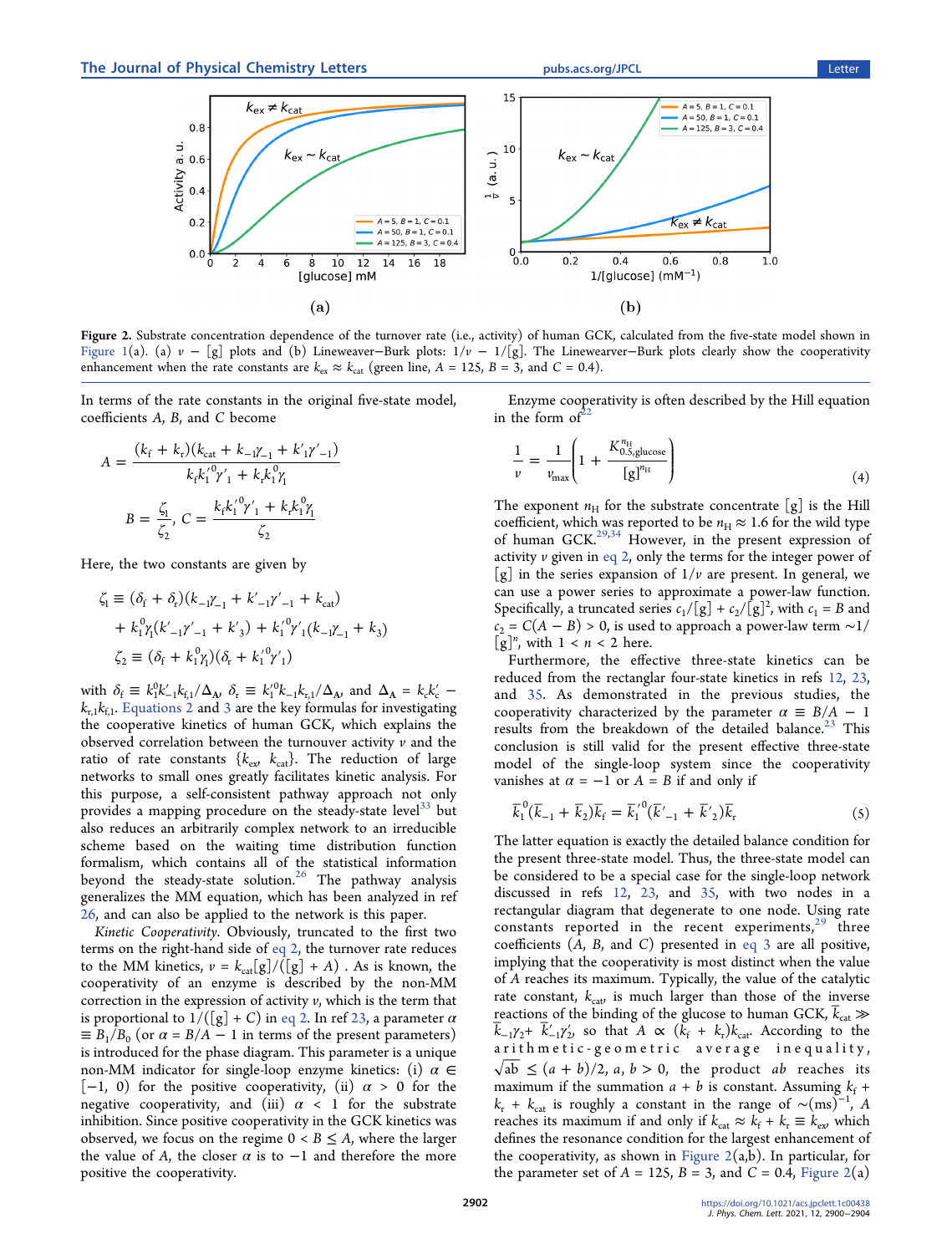<span id="page-3-0"></span>perfectly reproduces the key features of experiments,<sup>[29,34](#page-4-0)</sup> with Hill coefficient  $n_{\rm H}$  = 1.6 and  $K_{0.5 \text{ glucose}} \approx 8.8 \text{ mM.}$ 

General Network. A general reaction network of human GCK-like enzymes with more conformation or intermedidate states can be studied in a similar procedure. In a typical network with  $2N - 1$  states, as shown in Figure 3,  $p_{ii}$  ( $i = 1, 2, j$ 



Figure 3. Schematic illustration of the general 2N − 1 state model for the turnover of a monomeric enzyme. Each node denotes one conformational state in the reaction network, which is connected by a series of forward and backward reactions. Here,  $p_{ii}$  and  $p_N$  denote the probabilities that enzyme GCK stays in the corresponding states.

= 1, 2,...,  $N - 1$ ) and  $p_N$  denote the probabilities of this enzyme in the state labeled by the subscript. This model is a renewal process  $p_N \rightarrow p_{11}(p_{21})$  and thus is distinct from the general model in refs [12](#page-4-0) and [35](#page-4-0). The activity of human GCK (turnover rate) is  $v = k_{\text{cat}} p_N$ . Here, for convenience, the substrate concentrate is denoted as  $s = [S]$ . Under the steady-state condition, the activity (turnover rate) v is given as  $1/v = 1/$  $(k_{\text{cat}}p_N) \propto 1/p_N$ , where the  $p_N$  takes the general form  $1/p_N = c_1 + (1/s^{2N-3})\mathcal{P}(s)/\mathcal{Q}(s)$ ,  $N \geq 3$ . Here,  $\mathcal{P}(s)$  and  $Q(s)$  are both polynomials of s, with their degrees satisfying  $deg(P) < deg(Q) \leq 2N - 3$ . This fraction can be decomposed to a summation of fractions by the usual fraction apart method, $36$  giving

$$
\frac{1}{v} = a_0 + \frac{b_0}{s} + \sum_{l=2}^{\overline{M}_0} \frac{b_l}{s^l} + \sum_{i=1}^p \sum_{m_i=1}^{\overline{M}_i} \frac{b_{i,m_i}}{(s + c_i)^{m_i}} + \sum_{j=1}^q \sum_{n_i=1}^{\overline{M}_j} \frac{\xi_{j,n_j} s + \zeta_{j,n_j}}{(s^2 + \phi_j s + \psi_j)^{n_j}}, \ c_i \neq 0, \ \phi_j^2 < 4\psi_j \tag{6}
$$

Here,  $\{c_i\}$ ,  $\{\phi_j\}$ , and  $\{\psi_j\}$  are real variables,  $\{m_i\}$  and  $\{n_j\}$  are positive integers, and  $\phi_j^2 < 4\psi_j$  ensures that  $(s^2 + \phi_j s + \psi_j)$  are the irreducible quadratic factors of  $Q(s)$ . In the denominator of the fraction shown in eq 6, the multiplicity of  $(s^2 + \phi_j s + \psi_j)$  is  $\bar{M}_j$ . The multiplicity of a pole –  $c_i$  of the polynomial  $Q(s)$  is denoted as  $M_i$ . This result is consistent with those in ref [35](#page-4-0).

It is straightforward to verify that this general form of the activity of a monomeric enzyme recovers the classical MM kinetics if truncated at the leading two terms on the right-hand side of eq 6, leading to a hyperbolic curve of  $v - [S]$ .<sup>[20,21](#page-4-0)</sup> Thus, all of the remaining terms in eq 6 contribute to the cooperativity of a monomeric enzyme characterized by the sigmoidal  $\nu([S])$  curve. The activity described by eq 6 is a generalization of classical MM kinetics for the human GCKtype enzyme, as it clearly predicts the functional form of cooperativity in term of a series of fractions of  $[S]$ .

It is worth noting that, in the pioneering work of Neet and co-workers, the transients and cooperativity of enzyme kinetics were investigated using several kinetic models with slow conformational changes (denoted as "isomerization"). $3$  Inter-

estingly, they also provided the functional expressions of the reciprocal of activity as a function of the reciprocal of the concentrate of the substrate and discussed the conditions for cooperativity as a result of the combination of rate constants. These early results bear a similarity to theoretical studies of enzyme cooperativity observed in single-molecule experiments, including our present work. Instead of transient dynamics, the present work focuses on the enhanced cooperativity (resonance) observed experimentally under the nonequilibrium steady-state condition. In this work and earlier publications, we have obtained the functional form of substrate dependence for arbitrarily complex networks of monomeric enzymes and thus established the relationship between kinetic cooperativity and the breakdown of the conformational detailed balance.

The key idea of our work is the nonequilibrium transitions between multiple conformation states. This type of conformational transition is related to the flexibility and stability of the protein in response to thermal fluctuations or external driving, which can potentially regulate enzyme activity. This topic is of broad interest and will be further explored in future studies.

In summary, we study the kinetic cooperativity of a human GCK, which exhibits enhanced cooperativity under conformation modulation, and establishes the resonance condition  $k_{\scriptscriptstyle{\text{ex}}}\approx$  $k_{\text{cat}}$ . That is, the exchange rate constant for conformational fluctuations between two unliganded states of human GCK,  $k_{\text{ex}}$  is comparable to the catalytic rate,  $k_{\text{cat}}$ . Using the five-state model proposed by the experimentalists with the measured parameters, we derive the turnover rate by considering the nonequilibrium conformational fluctuations. The functional expression of activity of a human GCK explicitly predicts a non-MM kinetic correction term, which results from violations of the conformational detailed balance, in consistent with the previous analysis of a general enzyme network with nonequilibrium conformations. Comparing this correction term with the Hill equation for enzyme cooperativity, we confirm the Hill coefficient to be 1 to 2 as reported experimentally and discuss the relationship between the non-MM correction and the kinetic cooperativity of a human GCK. Our theoretical calculations using the reported parameters are in quantitative agreement with recent experiments. This agreement verifies our prediction of the kinetic resonance of human GCK and reaffirms the validity of the general functional form of the enzyme's kinetics regulated by conformational dynamics. Our results for the kinetic cooperativity of human GCK can be extended to more complex networks, for example, allosteric enzymes with both temporal and spatial correlations in the turnover process.

#### ■ ASSOCIATED CONTENT

#### **<sup>6</sup>** Supporting Information

The Supporting Information is available free of charge at [https://pubs.acs.org/doi/10.1021/acs.jpclett.1c00438](https://pubs.acs.org/doi/10.1021/acs.jpclett.1c00438?goto=supporting-info).

Correspondence of the rate constants for the five- and three-state models of a human glucokinase; solution of the three-state model; and solution of the  $2N - 1$ -state general model ([PDF](http://pubs.acs.org/doi/suppl/10.1021/acs.jpclett.1c00438/suppl_file/jz1c00438_si_001.pdf))

#### ■ AUTHOR INFORMATION

#### Corresponding Authors

Weihua Mu <sup>−</sup> Wenzhou Institute, University of Chinese Academy of Sciences, Wenzhou 325001, China; Department of Electrical Engineering and Computer Science,